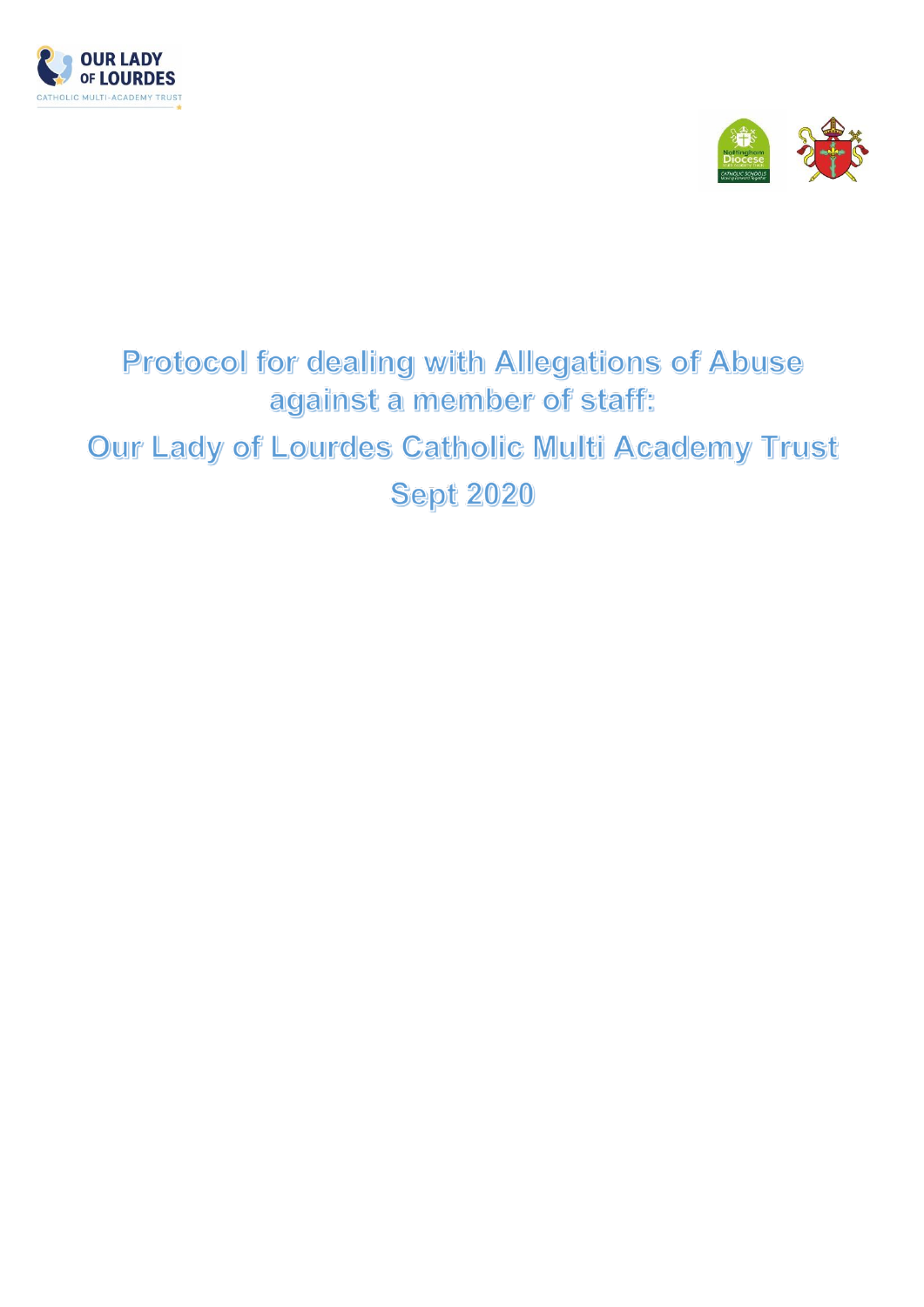# **Contents Page:**

| Our Lady of Lourdes Mission Statement |                                                          |    |
|---------------------------------------|----------------------------------------------------------|----|
| Key Personnel                         |                                                          |    |
|                                       |                                                          |    |
| $\mathbf{1}$ .                        | Introduction                                             | 5  |
|                                       | 2. Supply Teachers                                       | 6  |
| 3.                                    | Supporting those Involved                                | 7  |
| 4.                                    | Confidentiality                                          | 7  |
| 5.                                    | Resignations and Settlement Agreements                   | 8  |
| 6.                                    | <b>Record Keeping</b>                                    | 8  |
|                                       | 7. References                                            | 8  |
| 8.                                    | Timescales                                               | 9  |
|                                       | 9. Oversight and Monitoring                              | 9  |
|                                       | 10. Suspension                                           | 9  |
|                                       | 11. Information Sharing<br>10 12. Specific Actions<br>11 |    |
|                                       | 13. Learning Lessons                                     | 11 |
| Appendix A: What is the LADO          | 12                                                       |    |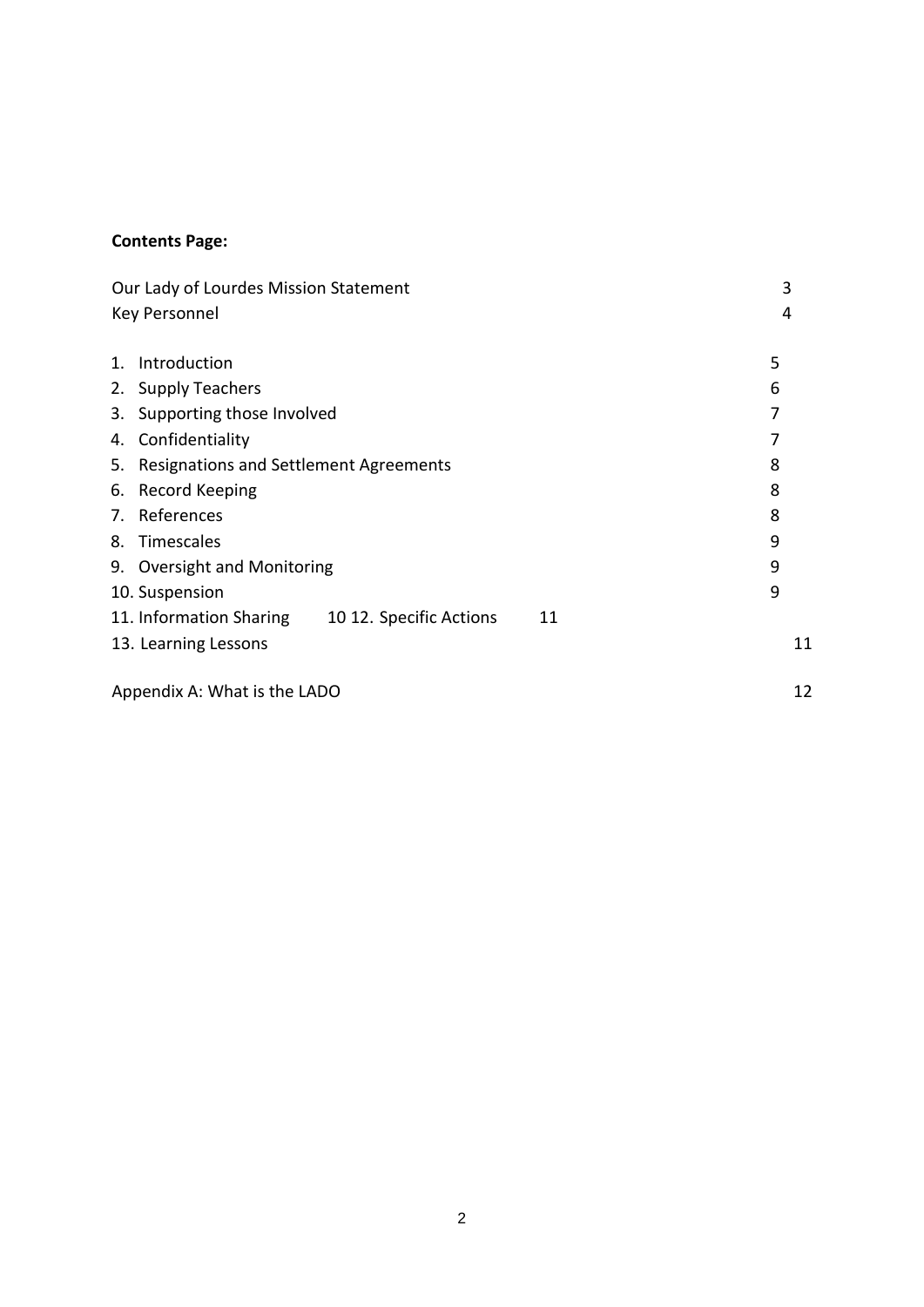# **Our Lady of Lourdes Catholic Multi Academy Trust Mission Statement**

We are a partnership of Catholic academies and our aim is to provide the very best Catholic education for all in our community and so improve life chances through spiritual, academic and social development.

We will achieve this by:

Placing the life and teachings of Jesus Christ at the centre of all that we do.

Following the example of Our Lady of Lourdes by nurturing everyone so that we can all make the most of our God given talents.

Working together so that we can all achieve our full potential, deepen our faith and know that God loves us.

Being an example of healing, compassion and support for the most vulnerable in our society.

## *Joshua 1:9-10 "Have I not commanded you? Be strong and courageous. Do not be afraid; do not be discouraged, for the Lord your God will be with you wherever you go."*

| Date Issued                              | September 2020                                           |
|------------------------------------------|----------------------------------------------------------|
| <b>Governors' Committee Responsible:</b> | <b>OLOL Trust Standards Committee/Executive</b><br>Board |
| <b>Trust Board Safeguarding Governor</b> | Sue Dryden                                               |
| <b>Trust Safegurading Lead</b>           | <b>Moira Dales</b>                                       |
| <b>Status &amp; Review Cycle:</b>        | <b>Statutory Annual</b>                                  |
| <b>Next Review Date:</b>                 | September 2021                                           |
| <b>Author</b>                            | <b>Moira Dales</b>                                       |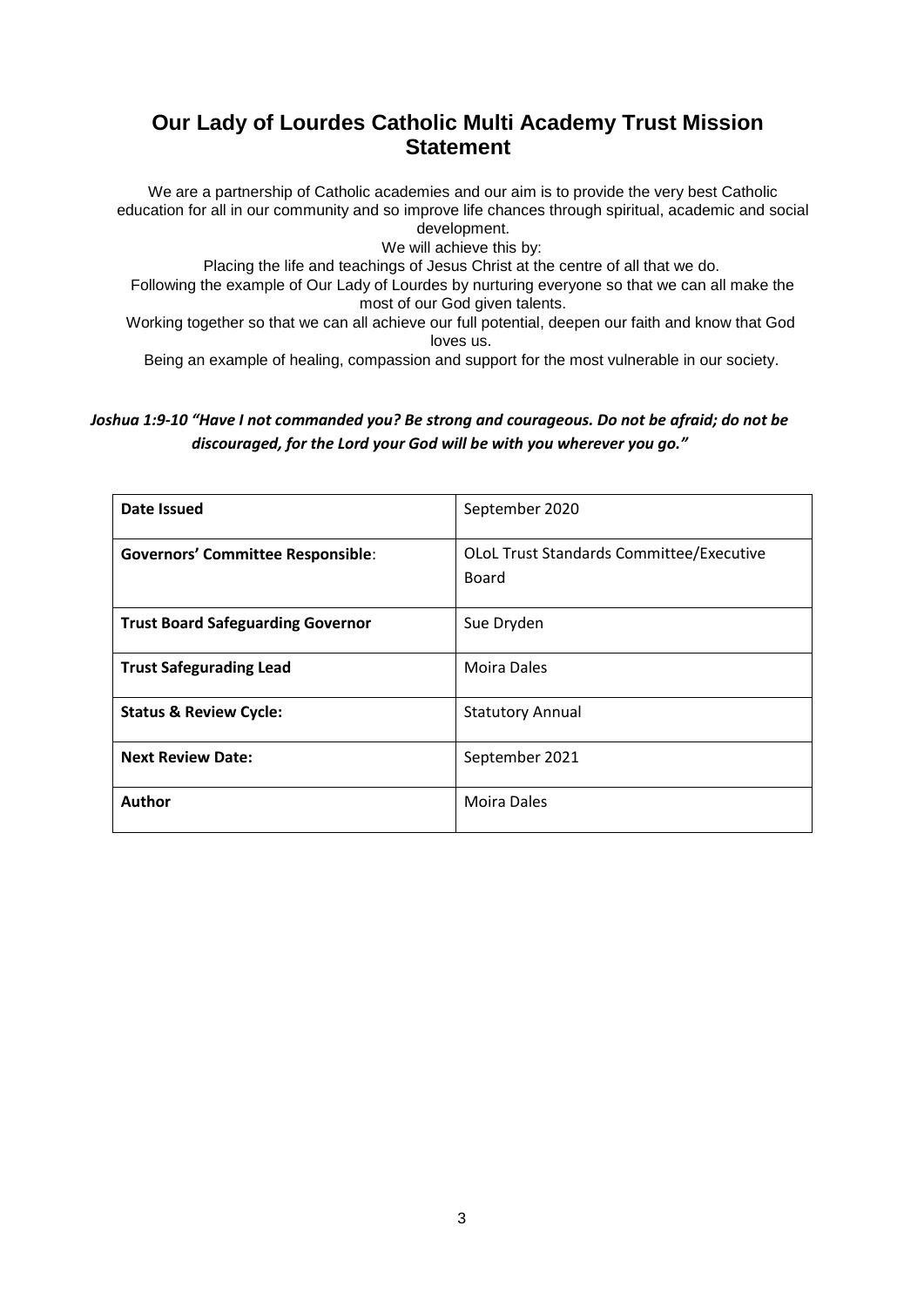| <b>Key Personel</b>                                                                                     |
|---------------------------------------------------------------------------------------------------------|
| Trust Designated Safeguarding Lead (DSL) is: Moira Dales                                                |
| Contact details: email: m.dales@ololcatholicmat.co.uk Telephone: 07852133114 The Trust deputy DSLs are: |
| James McGeachie                                                                                         |
| Contact details: email: j.mcgeachie@ololcatholicmat.co.uk Telephone:                                    |
| The Mental Health Trust Lead:                                                                           |
| <b>Barbara Nichols</b>                                                                                  |
| Contact details: email: b.nicholls@becketonline.co.uk Telephone: 0115 982 4280                          |
| The nominated child protection Trust governor is: Sue Dryden                                            |
| Contact details: email: admin@ololcatholicmat.co.uk Telephone: 0115 8515454                             |
|                                                                                                         |
| The School Designated Safeguarding Lead (DSL) is: Barbara Nicholls                                      |
| Contact details: email: b.nicholls@becketonline.co.uk Telephone: 0115 982 42 80                         |
| The nominated child protection governor is: Sharon Smith                                                |
| Contact details: email: v.scott@becketonline.co.uk Telephone: 0115 982 42 80                            |
| The Headteacher is: Paul Greig                                                                          |
| Contact details: email: m.rowley@becketonline.co.uk Telephone: 0115 982 42 80                           |
| The Chair of Governors is: Sharon Smith                                                                 |
| Contact details: email: v.scott@becketonline.co.uk Telephone: 0115 982 42 80                            |
|                                                                                                         |
| Nottingham City Education Safeguarding Officer: Tina Wright                                             |
| Contact details: email: Tina.wright@nottinghamcity.gov.uk Telephone: 0115 8765501                       |
| Nottingham County Designated Officer (LADO): Hazel McKibbin                                             |
| Contact details: Telephone: 0115 9773921                                                                |
| <b>Derbyshire County Designated Officer (LADO):</b>                                                     |
| Contact details: Telephone: 01629 533190                                                                |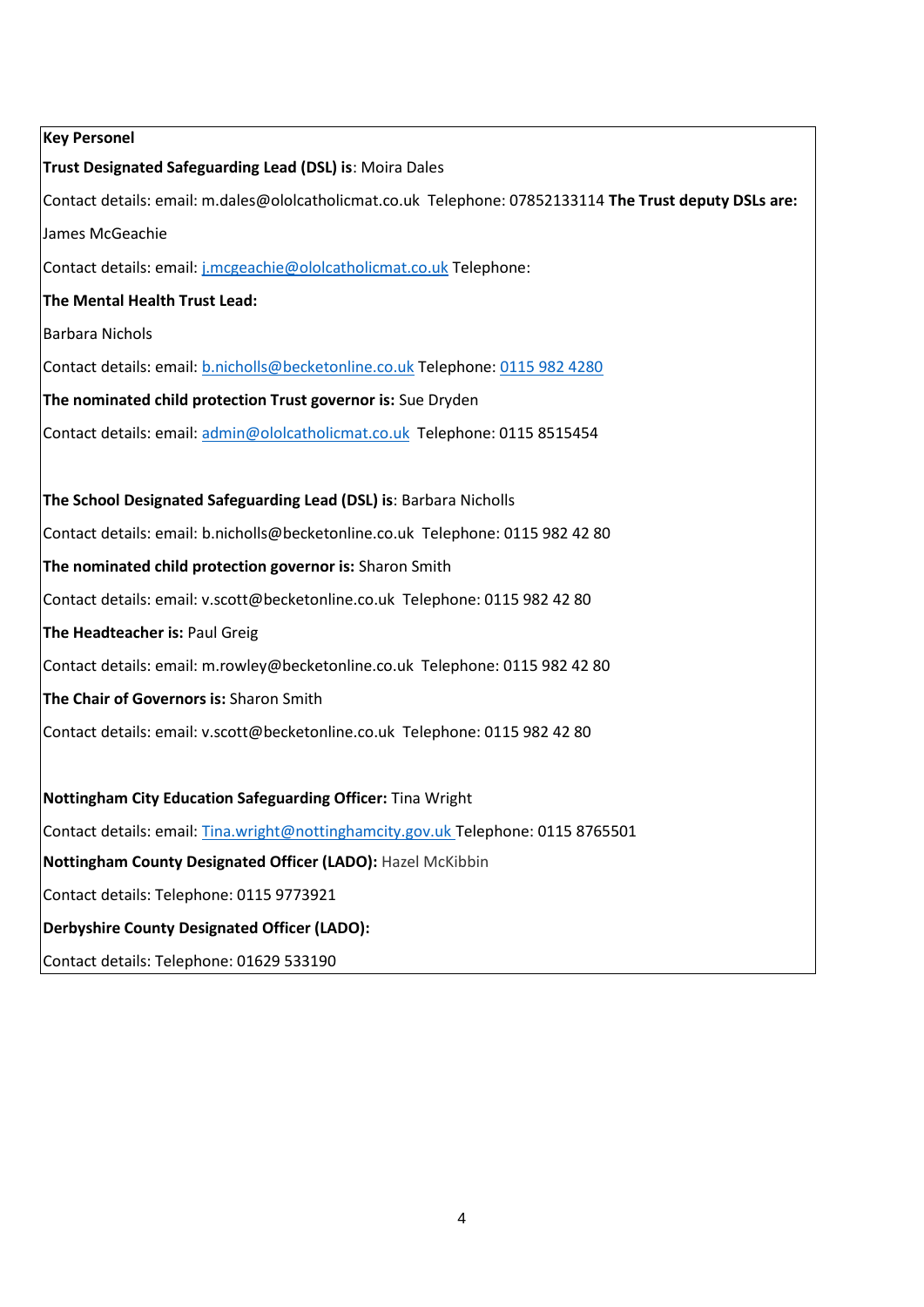# **1. Introduction**

**.** 

These protocols follow the statutory guidelines for dealing with allegations of abuse made against a person who works with children, as set out in:

## *Keeping children safe in education, September 2020; Part Four: Allegations of abuse made against teachers, and other staff, including supply teachers and volunteers (read Part Four for full guidance)*.

This should be read in conjunction with Our Lady of Lourdes Catholic Multi Academy Trust (OLoL CMAT) Safeguarding and Child Protection policy; p.g.27.

The guidance should be followed where it is alleged that any current member of OLoL CMAT staff, including a supply teacher or volunteer has:

- $\triangleright$  behaved in a way that has harmed a child, or may have harmed a child;
- $\triangleright$  possibly committed a criminal offence against or related to a child;
- $\triangleright$  behaved towards a child or children in a way that indicates he or she may pose a risk of harm to children; or
- $\triangleright$  behaved or may have behaved in a way that indicates they may not be suitable to work with children<sup>1</sup>.

The protocols apply regardless of whether the alleged abuse took place in the school. Allegations against a teacher who is no longer teaching and historical allegations of abuse will be referred to the police.

OLoL CMAT will deal with any allegation of abuse against a member of staff, supply teacher or volunteer very quickly, in a fair and consistent way that provides effective child protection while also supporting the individual who is the subject of the allegation.

OLoL CMAT as the employer has a duty of care to their employees. They should ensure they provide effective support for anyone facing an allegation and provide them with a named contact if they are suspended. OLoL CMAT academies are not the employer of an individual, however, they still have responsibility to ensure allegations are dealt with appropriately and that they liaise with relevant parties (this includes supply teachers and volunteers, see paragraphs on supply teachers below). It is essential that any allegation of abuse made against a teacher or other member of staff or volunteer in a school is dealt with very quickly, in a fair and consistent way that provides effective protection for the child and, at the same time supports the person who is the subject of the allegation.

The procedures for dealing with allegations will be applied with common sense and judgement in line with the guiding principles of statutory guidance.

OLoL CMAT, together with the school, children's social care and/or police, where they are involved, will consider the impact on the child concerned and provide support as appropriate. This will be done in liaison between the agencies in order to ensure that the child's needs are addressed.

<sup>1</sup> This addition from KCSiE 2020, refers to transferable risk: where a member of staff or volunteer is involved in an incident outside of school *which did not involve children* but could have an impact on their *suitability to work with children*. For example, a member of staff is involved in domestic violence at home, and no children were involved. Following the guidance, OLoL CMAT will consider what triggered these actions and whether a child in school could trigger the same reaction, thereby being put at risk.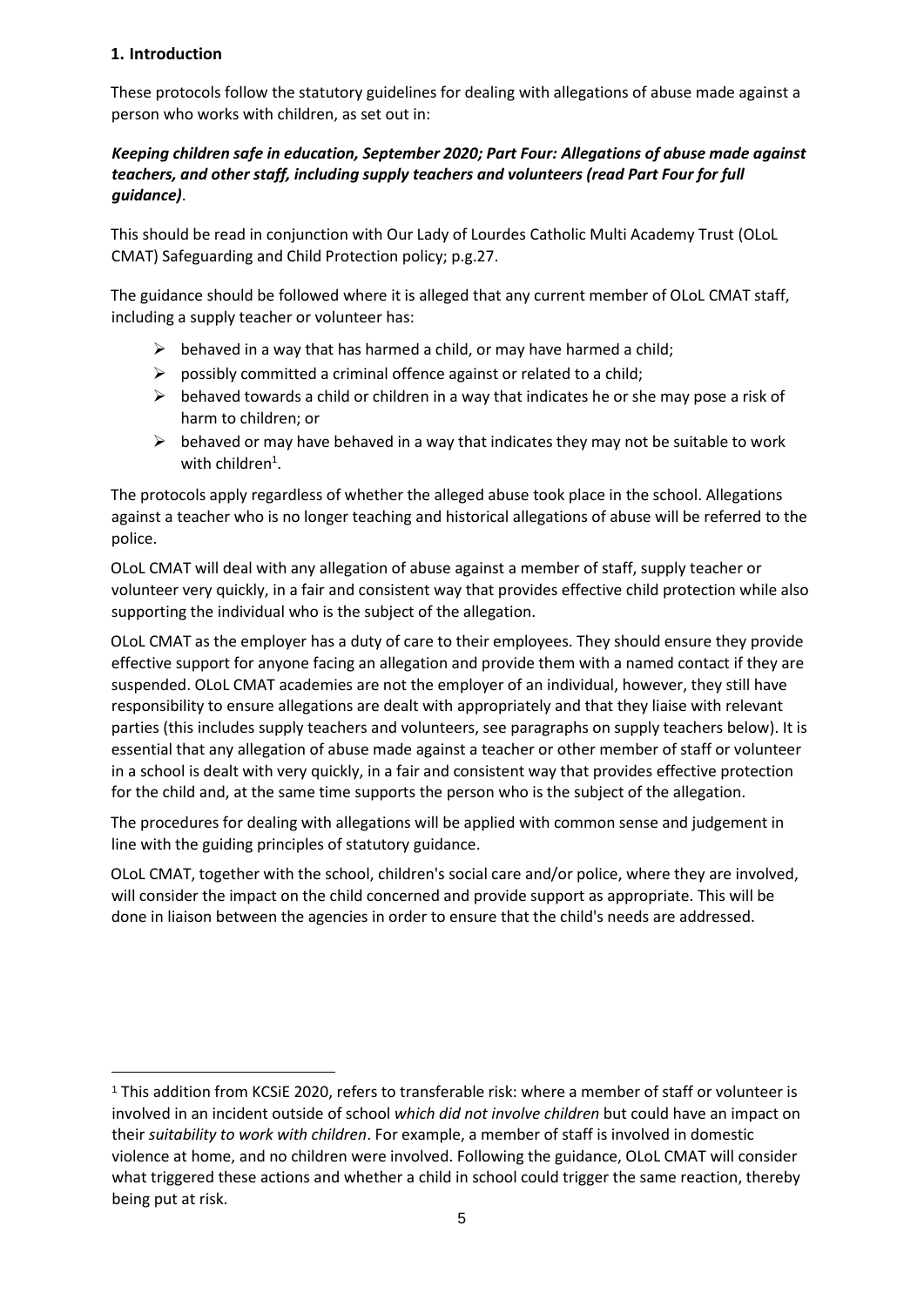# **2. Supply Teachers:**

In some circumstances OLoL CMAT academies will have to consider an allegation against an individual not directly employed by them, where its disciplinary procedures do not apply, for example, supply teachers provided by an employment agency or business.

Whilst OLoL CMAT academies are not the employer of supply teachers, where there is an allegation about a supply teacher, OLoL CMAT academies will ensure allegations are dealt with properly. In no circumstances will the school decide to cease to use a supply teacher due to safeguarding concerns, without finding out the facts and liaising with the LADO to determine a suitable outcome. Agencies should be fully involved and co-operate in any enquiries from the LADO, police and/or children's social services.

OLoL CMAT academies will usually take the lead in any investigation because agencies do not have direct access to children or other school staff, so they will not be able to collect the facts when an allegation is made, nor do they have all the relevant information required by the LADO as part of the referral process.

The case manager will discuss with the supply agency whether it is appropriate for the supply agency to suspend the supply teacher, or redeploy them to another part of the school, whilst they carry out their investigation. The supply teacher will be advised to contact their trade union representative if they have one, or a colleague for support.

Issues such as information sharing will be addressed at the allegations meeting set up by the LADO, to ensure that any previous concerns or allegations known to the agency are taken into account during the investigation.

When using an agency, OLoL CMAT academies will inform them of their process for managing allegations. This will include inviting the agency's HR manager to meetings and keeping them up to date with information about policies.

# **Action staff members must take if they are concerned or receive an allegation that a member of staff, supply teacher or volunteer poses a risk of harm to children.**

- The staff member must report the concern or allegation **in writing** (signed and dated) to the Headteacher.
- $\triangleright$  If the concern/allegation is about the Headteacher, the staff member must report this in writing to the Chief Executive Officer (CEO) of Our Lady of Lourdes Catholic Multi-Academy Trust: James McGeachie, j.mcgeachie@ololcatholicmat.co.uk
- $\triangleright$  The Headteacher/CEO will then follow the procedures set out below, as appropriate.

## **Procedure for dealing with allegations**

The headteacher or principal or (where the headteacher or principal is the subject of an allegation) the CEO or as delegated by the CEO (the 'case manager'), should discuss the allegation immediately with the designated officer(s). The purpose of an initial discussion is for the designated officer(s) (usually a DSL or a member of SLT with appropriate Safeguarding training) and the case manager to consider the nature, content and context of the allegation and agree a course of action.

The initial sharing of information and evaluation may lead to a decision that no further action is to be taken in regard to the individual facing the allegation or concern, in which case this decision and a justification for it should be recorded by both the case manager and the designated officer(s), and agreement reached on what information should be put in writing to the individual concerned and by whom. The case manager should then consider with the designated officer(s) what action should follow both in respect of the individual and those who made the initial allegation.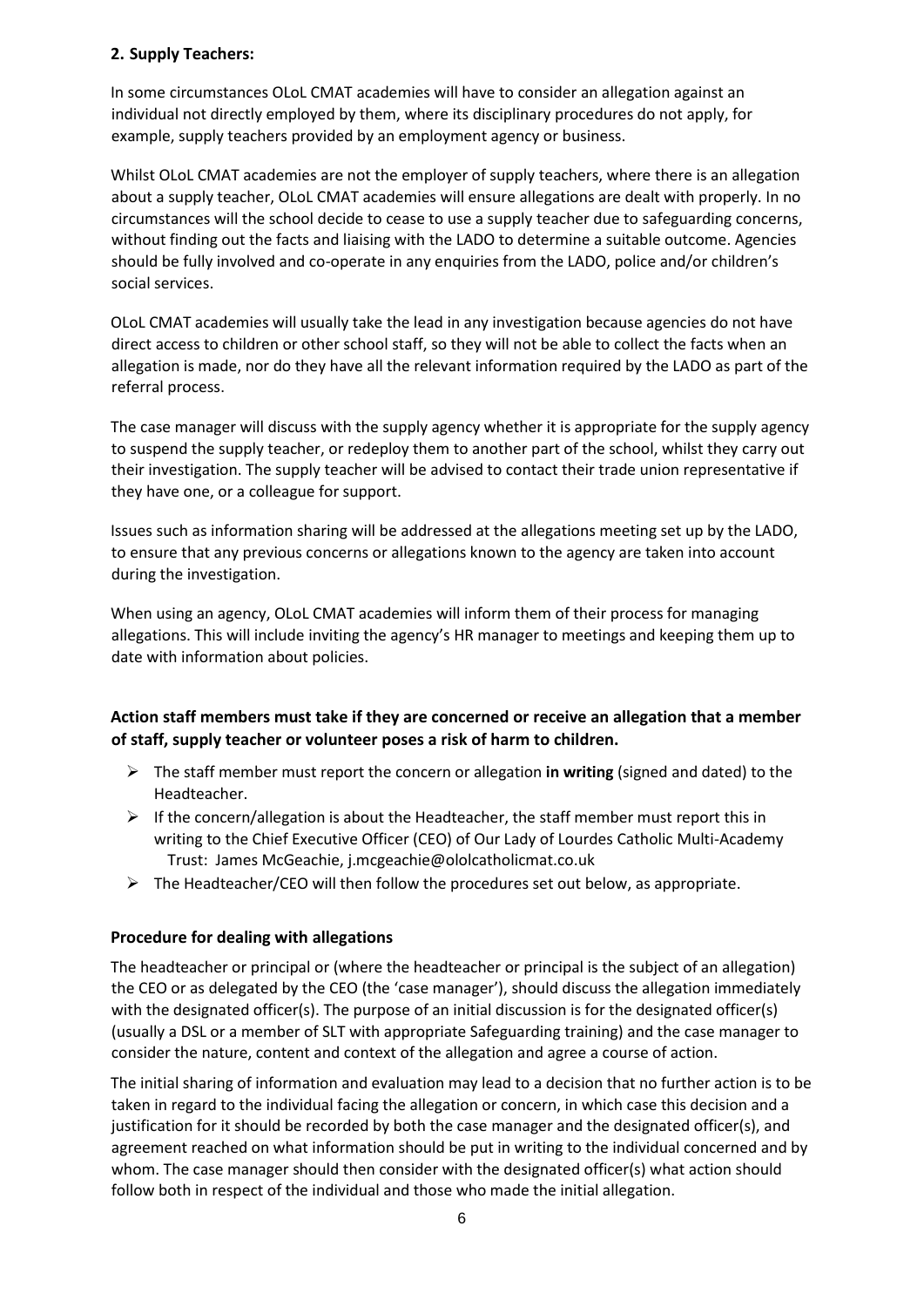In the event of an allegation that meets the 'harm' criteria (page 1), the case manager (the Headteacher, DSL, or where the Headteacher is the subject of the allegation, the CEO of the CMAT) will take the following steps:

- $\triangleright$  Immediately discuss the allegation with the Local Authority Designated Officer (LADO). This is to consider the nature, content and context of the allegation and agree a course of action, including whether further enquiries are necessary to enable a decision on how to proceed, and whether it is necessary to involve the police and/or children's social care services.
- The case manager may, on occasion, consider it necessary to involve the police *before* consulting the LADO – for example, if the accused individual is deemed to be an immediate risk to children or there is evidence of a possible criminal offence. In such cases, the case manager will notify the LADO as soon as practicably possible after contacting the police.
- $\triangleright$  Inform the accused individual of the concerns or allegations and likely course of action as soon as possible after speaking to the LADO (and the police or children's social care services, where necessary). Where the police and/or children's social care services are involved, the case manager will only share such information with the individual as has been agreed with those agencies.

# **3. Supporting those Involved;**

In line with our duty of care towards our employees, OLoL CMAT academies will provide effective support for the staff member facing the allegation or concern, including appointing a named representative to keep them informed of the progress of the case and considering what other support is appropriate. The employee will be advised to contact their trade union representative (if they have one) or a colleague for support.

They will also be given access to welfare counselling: contact Sodexo The Employee Assistance Programme as follows: Tele: 0808 168 2143 or [www.carefirst-lifestyle.co.uk](http://www.carefirst-lifestyle.co.uk/)

#### **Username:** ladyoflourdes

#### **Password:** employee

Social contact with colleagues and friends will not be prevented unless there is evidence to suggest that such contact is likely to be prejudicial to the gathering and presentation of evidence.

The case manager will inform the parents or carers of the child/children involved about the allegation as soon as possible if they do not already know (following agreement with children's social care services and/or the police, if applicable). They will also inform the parents or carers of the requirement to maintain confidentiality about any allegations made against teachers while investigations are ongoing. Any parent or carer who wishes to apply to the court to have the confidentiality restrictions removed will be advised to seek legal advice.

The case manager will keep the parents or carers of the child/children involved informed of the progress of the case. The case manager will be able to confirm whether or not the case has moved into the school's internal investigative procedures, and will be able to confirm whether or not it has been referred to appropriate external bodies. Neither the school nor the Multi-Academy Trust will comment publicly on the outcome of any internal disciplinary process.

## **4. Confidentiality;**

OLoL CMAT academies will make every effort to maintain confidentiality and guard against unwanted publicity while an allegation is being investigated or considered.

The case manager will take advice from the LADO, police and children's social care services, as appropriate, to agree:

- $\triangleright$  who needs to know about the allegation and what information can be shared,
- $\triangleright$  how to manage speculation, leaks and gossip, including how to make parents or carers of a child/children involved aware of their obligations with respect to confidentiality;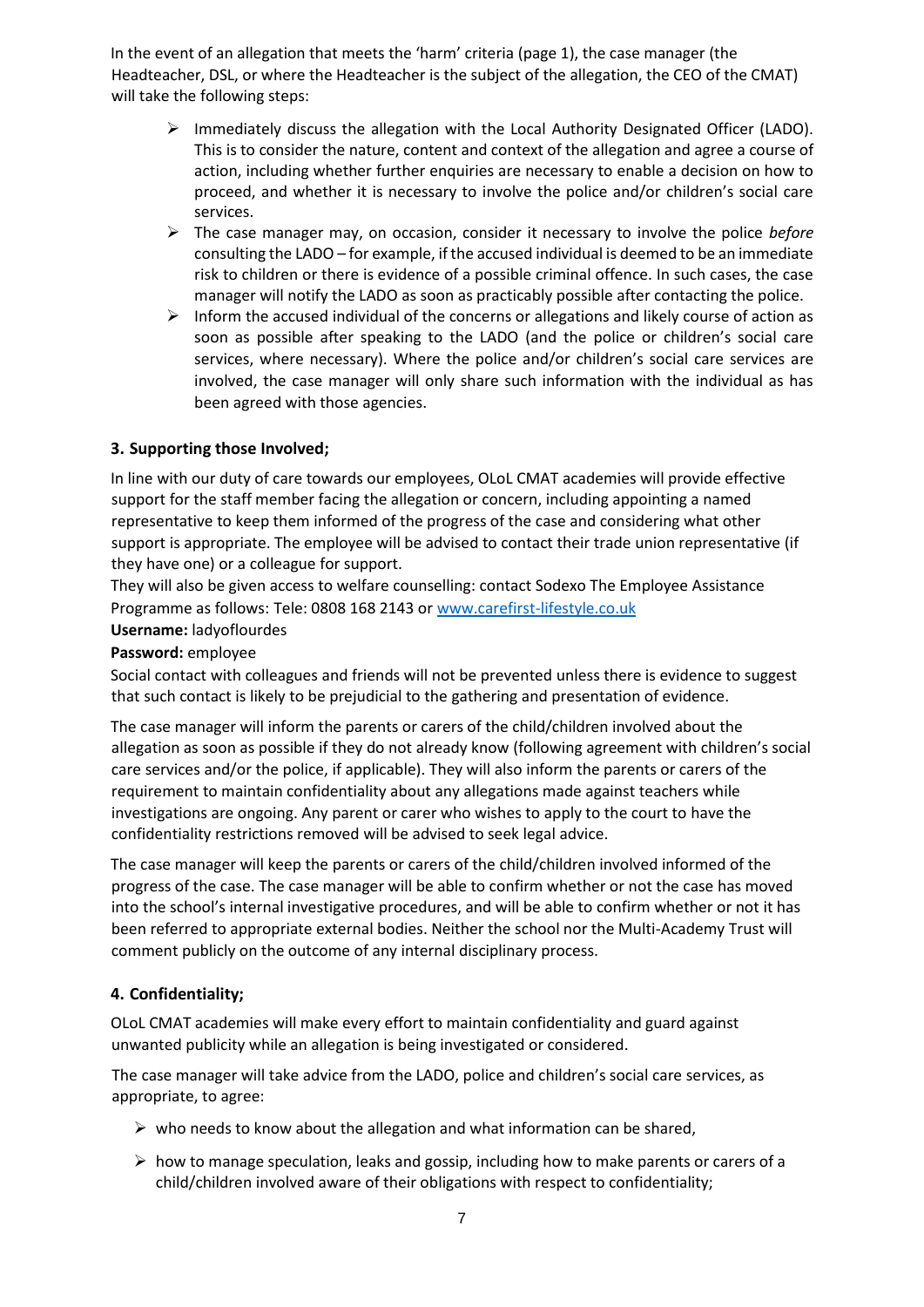- $\triangleright$  What, if any, information can be reasonably given to the wider community to reduce speculation; and
- $\triangleright$  How to manage press interest if, and when, it arises.

# **5. Resignations & Agreement Settlements:**

If the accused person resigns, or ceases to provide their services, this should not prevent an allegation being followed up in accordance with this guidance. A referral to the DBS must be made, if the criteria are met – KCSIE 2020 paragraphs 179-180.

It is important that every effort is made to reach a conclusion in all cases of allegations bearing on the safety or welfare of children, including any in which the person concerned refuses to cooperate with the process.

'Settlement agreements' (sometimes referred to as compromise agreements), by which a person agrees to resign if the employer agrees not to pursue disciplinary action, and both parties agree a form of words to be used in any future reference, should not be used in cases of refusal to cooperate or resignation before the person's notice period expires. Such an agreement will not prevent a thorough police investigation where that is appropriate.

# **6. Record Keeping:**

The case manager will maintain clear records about any case where the allegation or concern meets the criteria above and store them on the individual's confidential personnel file for the duration of the case. Such records will include:

- $\triangleright$  A clear and comprehensive summary of the allegation;
- $\triangleright$  Details of how the allegation was followed up and resolved;
- $\triangleright$  Notes of any action taken and decisions reached and justification for these.

**If an allegation or concern is not found to have been malicious,** the school will retain the records of the case on the individual's confidential personnel file, and provide a copy to the individual.

**The records of any allegation that is found to be malicious** will be deleted from the individual's personal file.

**Where records contain information about allegations of sexual abuse**, the school will preserve these for the Independent Inquiry into Child Sexual Abuse (IICSA), for the term of the inquiry.

The school will retain all other records at least until the individual has reached normal pension age, or for 10 years from the date of the allegation if that is longer.

## **7. References:**

When providing employer references, the school will not refer to any allegation that has been proven to be false, unsubstantiated or malicious, or any history of allegations where all such allegations have been proven to be false, unsubstantiated or malicious.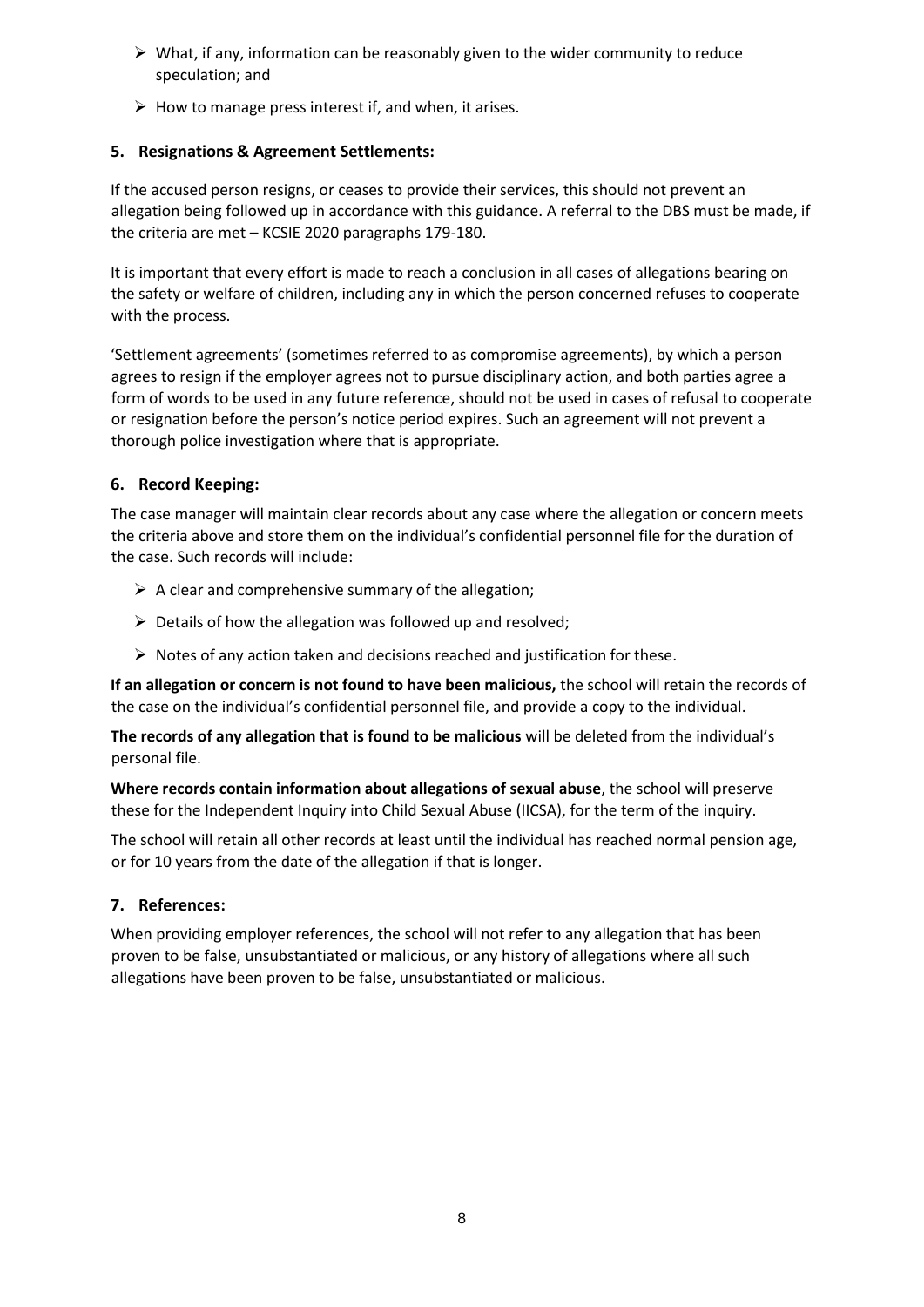# **8. Timescales:**

| Any cases where it is clear immediately that the<br>allegation is unsubstantiated or malicious will be<br>resolved                      | within 1 week          |
|-----------------------------------------------------------------------------------------------------------------------------------------|------------------------|
| If the nature of an allegation does not require formal<br>disciplinary action, the school will normally instigate<br>appropriate action | within 3 working days  |
| If a disciplinary hearing is required and can be held<br>without further investigation, wherever possible the<br>Trust will hold this   | within 15 working days |

The time taken to investigate and resolve individual cases depends on a variety of factors including the nature, seriousness and complexity of the allegation. It is expected that 80% of cases should be resolved within one month, 90% within 3 months and all but the most exceptional cases should be completed within 12 months.

## **9. Oversight and Monitoring;**

The designated officer(s) has overall responsibility for oversight of the procedures for dealing with allegations, for resolving any inter-agency issues, and for liaison with the three safeguarding partners.

The designated officer(s) will provide advice and guidance to the case manager, in addition to liaising with the police and other agencies, and monitoring the progress of cases to ensure that they are dealt with as quickly as possible consistent with a thorough and fair process. Reviews should be conducted at fortnightly or monthly intervals, depending on the complexity of the case.

If the strategy discussion or initial assessment decides that a police investigation is required, the police should also set a target date for reviewing the progress of the investigation and consulting the Crown Prosecution Service (CPS) about whether to: charge the individual; continue to investigate; or close the investigation. Wherever possible, that review should take place no later than four weeks after the initial evaluation. Dates for subsequent reviews, ideally at fortnightly intervals, should be set at the meeting if the investigation continues.

## **10. Suspension**

Suspension should not be an automatic response when an allegation is reported, and will only be considered in cases where there is reason to suspect that a child or other children is/are at risk of harm, or the case is so serious that it might be grounds for dismissal. In such cases, OLoL CMAT will only suspend an individual, following advice from the Trust HR Team and if we have considered all other options available and there is no reasonable alternative.

Based on an assessment of risk, OLoL CMAT will consider alternatives such as:

- $\triangleright$  Redeployment within the school so that the individual does not have direct contact with the child or children concerned;
- $\triangleright$  Providing an assistant to be present when the individual has contact with children;
- $\triangleright$  Redeploying the individual to alternative work in the school so that they do not have unsupervised access to children;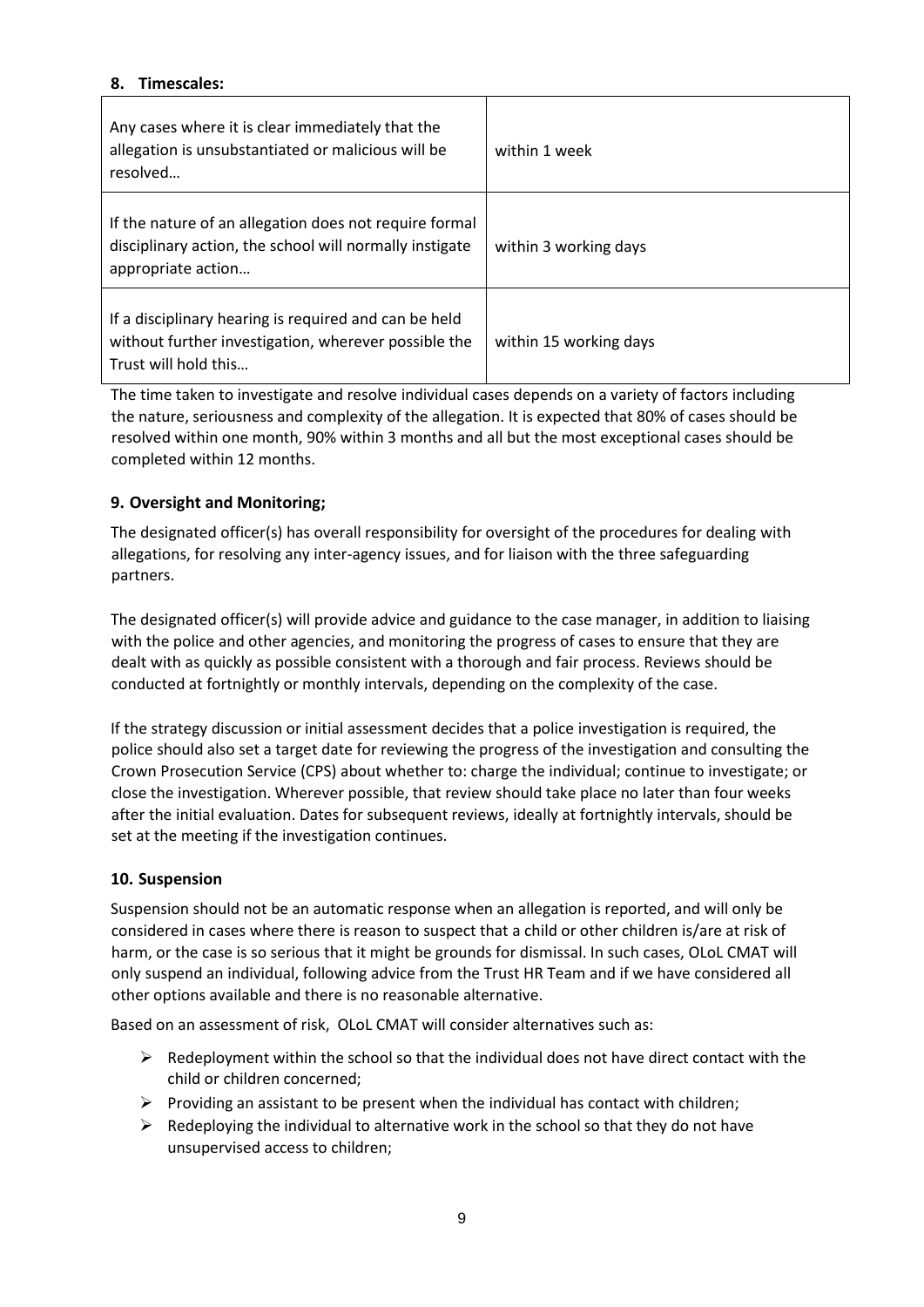- $\triangleright$  Moving the child or children to classes where they will not come into contact with the individual, making it clear that this is not a punishment and parents have been consulted; and
- $\triangleright$  Temporarily redeploying the individual to another role in a different location, for example to an alternative school or other work for the Academy Trust.

Where appropriate (in the circumstances described above), the school will carefully consider whether suspension of the individual from contact with children at the school is justified or whether alternative arrangements such as those outlined above can be put in place. Advice will be sought from the LADO, police and/or children's social care services, as appropriate.

**If immediate suspension is considered necessary**, the appointed case manager will agree and record the rationale for this with the LADO. Information about the alternatives to suspension that have been considered, and why they were rejected will be included in the record. Written confirmation of the suspension will be provided to the individual facing the allegation or concern within one working day, and the individual will be given a named contact at the school and their contact details.

**If it is decided that no further action is to be taken** in regard to the subject of the allegation or concern, details of all action taken and the justification for this decision will be recorded. The case manager will agree with the LADO what information should be put in writing to the individual and by whom, as well as what action should follow both in respect of the individual and those who made the initial allegation.

**If it is decided that further action is needed**, the case manager will take steps as agreed with the LADO to initiate the appropriate action in school and/or liaise with the police and/or children's social care services as appropriate.

The following definitions should be used when determining the outcome of allegation investigations:

- **Substantiated**: there is sufficient evidence to prove the allegation;
- **Malicious**: there is sufficient evidence to disprove the allegation and there has been a deliberate act to deceive;
- **False**: there is sufficient evidence to disprove the allegation;
- **Unsubstantiated**: there is insufficient evidence to either prove or disprove the allegation. The term, therefore, does not imply guilt or innocence;
- **Unfounded:** to reflect cases where there is no evidence or proper basis which supports the allegation being made.

If OLoL CMAT is made aware that the Secretary of State has made an interim prohibition order in respect of an individual, we will immediately suspend that individual from teaching, pending the findings of the investigation by the Teaching Regulation Agency.

Where the police are involved, wherever possible OLoL CMAT will ask the police at the start of the investigation to obtain consent from the individuals involved to share their statements and evidence for use in the school's disciplinary process, should this be required at a later point.

# **11. Information Sharing**

In a strategy discussion or the initial evaluation of the case, the agencies involved should share all the relevant information they have about the person who is subject to the allegation, and about the alleged victim.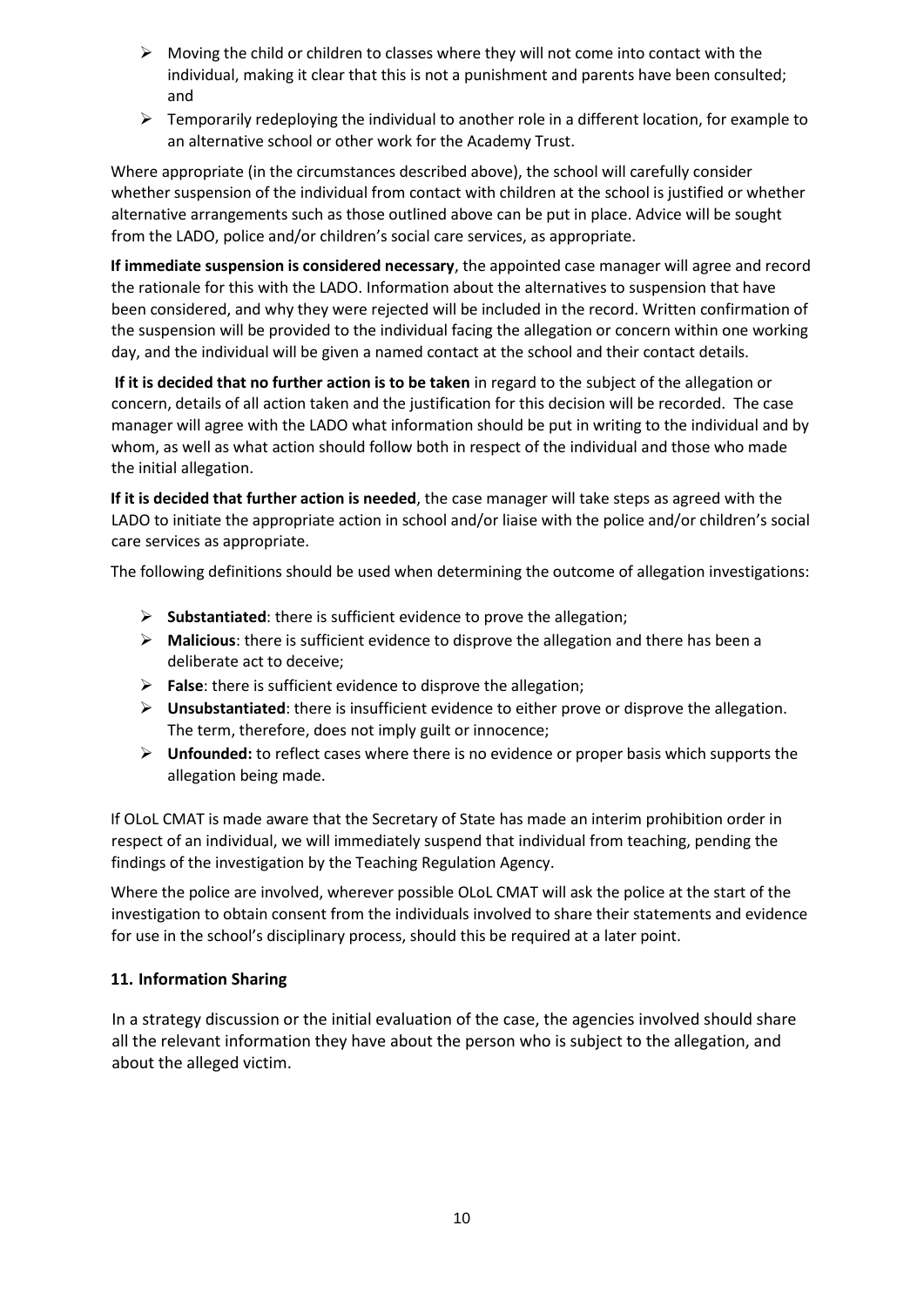# **12. Specific actions**

**Following a criminal investigation or prosecution** the case manager will discuss with the LADO whether any further action, including disciplinary action, is appropriate and, if so, how to proceed, taking into account information provided by the police and/or children's social care services.

**Where the conclusion of the case is that the allegation is substantiated** and the individual is dismissed or the school ceases to use their services, or the individual resigns or otherwise ceases to provide their services, the case manager and the school's HR adviser will discuss with the LADO whether to make a referral to the DBS for consideration of whether inclusion on the barred lists is required. In the case of a member of teaching staff, whether to refer the matter to the Teaching Regulation Agency (TRA), to consider prohibiting the individual from teaching.

OLoL CMAT academies will follow the legal requirement for employers to make a referral to the DBS where they think that an individual has engaged in conduct that has harmed (or is likely to harm) a child; or poses a risk to a child.

**If it is decided on the conclusion of the case that the individual who has been suspended can return to work**, the case manager will consider how best to facilitate this. The case manager will also consider how best to manage the individual's contact with the child or children who made the allegation, if they are still attending the school.

**If an allegation is shown to be deliberately invented, or malicious and therefore unsubstantiated**, the Headteacher, or the CEO of OLoL CMAT in the case of an allegation against the Headteacher, will consider whether any disciplinary action is appropriate against the pupil(s)/student(s) who made it, or whether the police should be asked to consider whether action against those who made the allegation might be appropriate, even if they are not a pupil/student. The case worker will discuss with the LADO if they should refer the matter to children's social care in case the child who made the allegation may be in need of their services.

## **13. Learning lessons**

After any cases where the allegations are *substantiated*, OLoL CMAT academies will review the circumstances of the case with the LADO to determine whether there are any improvements that can be made to the school's procedures or practice to help prevent similar events in the future.

This will include consideration of (as applicable):

- $\triangleright$  Issues arising from the decision to suspend the member of staff:
- $\triangleright$  The duration of the suspension;
- $\triangleright$  Whether or not the suspension was justified; and
- $\triangleright$  The use of suspension when the individual is subsequently reinstated. The school will consider how future investigations of a similar nature could be carried out without suspending the individual.